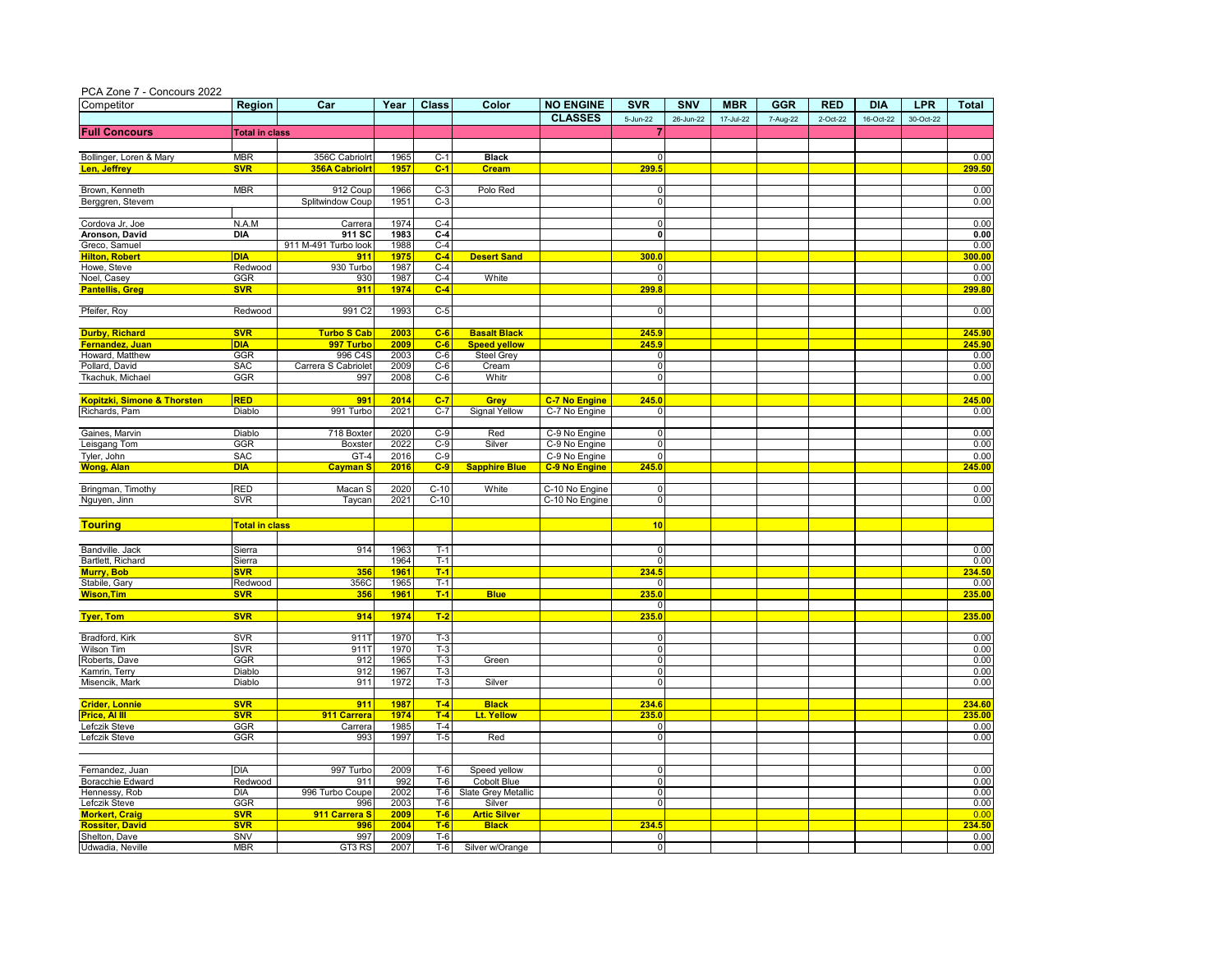|                           |                       | GT <sub>3</sub>       |      |                |                           |                      | $\overline{0}$ |  |  |              |
|---------------------------|-----------------------|-----------------------|------|----------------|---------------------------|----------------------|----------------|--|--|--------------|
| Baker, Steven             |                       |                       | 2005 | $T-7$<br>$T-7$ |                           | T-7 No Engine        |                |  |  | 0.00         |
| Kendall Randy             |                       | Carrera GTS Cabriolet | 2012 |                |                           | T-7 No Engine        | $\mathbf 0$    |  |  | 0.00         |
| Russo, Jim                | <b>MBR</b>            | 991 Coupe 2012 1/2    |      | $T-7$          | <b>Platimun Silver</b>    | T-7 No Engine        | $\overline{0}$ |  |  | 0.00         |
| Richards, Danny           |                       | Diablo                | 2017 | $T-7$          | <b>Silver Metallic</b>    | T-7 No Engine        | $\overline{0}$ |  |  | 0.00         |
| Rudden, Robert            | GGR                   | 991 Carrera S         | 2013 | $T-7$          | White                     | T-7 No Engine        | 0              |  |  | 0.00         |
| Voight, Ted               | <b>MBR</b>            | 911 Turbo S Cab       | 2019 | $T-7$          | Golden Yellow             | T-7 No Engine        | $\overline{0}$ |  |  | 0.00         |
| Yao, Jerry                | Diablo                | 991 Carrera GTS       | 2018 | $T-7$          | White                     | T-7 No Engine        | $\mathbf 0$    |  |  | 0.00         |
|                           |                       |                       |      |                |                           |                      |                |  |  |              |
|                           |                       |                       |      |                |                           |                      |                |  |  |              |
| Lefczik Steve             | GGR                   | 944                   | 1987 | $T-8$          | Red                       |                      | $\Omega$       |  |  | 0.00         |
| Lunn, Eric                | Diablo                | 944                   | 1986 | $T-8$          | <b>Guards Red</b>         |                      | $\overline{0}$ |  |  | 0.00         |
| Shelton, Richard          | <b>SVR</b>            | 968                   | 1994 | $T-8$          |                           |                      |                |  |  | 0.00         |
|                           |                       |                       |      |                |                           |                      |                |  |  |              |
|                           |                       |                       |      |                |                           |                      |                |  |  |              |
| <b>Glaser, Randell</b>    | <b>SVR</b>            | <b>Carrera</b> S      | 2015 | $T-9$          | <b>Black</b>              | <b>T-9 No Engine</b> | 180.0          |  |  | 180.00       |
| Darmanwan, Steve          | <b>MBR</b>            | GT4 Caymen Coupe      | 2016 | $T-9$          | Yellow                    | T-9 No Engine        | $\mathbf 0$    |  |  | 0.00         |
| Leisgang Tom              | Diablo                | Boxte                 | 2022 | $T-9$          | Silver                    | T-9 No Engine        | $\mathbf 0$    |  |  | 0.00         |
| Scott, Cable              |                       | Boxter                | 2014 | $T-9$          |                           | T-9 No Engine        | $\overline{0}$ |  |  | 0.00         |
|                           |                       |                       |      |                |                           |                      |                |  |  |              |
|                           |                       |                       |      |                |                           |                      |                |  |  |              |
|                           |                       |                       | 2019 | $T-10$         |                           |                      | $\mathbf 0$    |  |  |              |
| Odell, Jim                | <b>SVR</b><br>GGR     | Cayenne S             |      | $T-10$         |                           | T-10 No Engine       | $\overline{0}$ |  |  | 0.00<br>0.00 |
| Lefczik Steve             |                       | Cayenne               | 2010 |                | <b>Blk/Orange stripes</b> | T-10 No Engine       |                |  |  |              |
|                           |                       |                       |      |                |                           |                      |                |  |  |              |
|                           |                       |                       |      |                |                           |                      |                |  |  |              |
| <b>Holloran. John</b>     | <b>SVR</b>            | 356                   | 1957 | $T-11$         |                           |                      | 234.6          |  |  | 234.60       |
| Chapman, Andrew           | <b>MBR</b>            | 911 Coupe             | 1974 | $T-11$         | Silver                    |                      | $\mathbf 0$    |  |  | 0.00         |
| Serex, Patric             | GG                    | Boxter                | 2001 | $T-11$         | White                     |                      | $\mathbf 0$    |  |  | 0.00         |
| <b>Ungaru, Bruce</b>      | <b>SVR</b>            | 356 C                 | 1959 | $T-11$         | <b>Silver</b>             |                      | 234.8          |  |  | 234.80       |
|                           |                       |                       |      |                |                           |                      |                |  |  |              |
| <b>Street</b>             | <b>Total in class</b> |                       |      |                |                           |                      | 21             |  |  |              |
|                           |                       |                       |      |                |                           |                      |                |  |  |              |
| <b>Alexander. Brandon</b> | <b>SVR</b>            | 356                   | 1964 | $S-1$          | <b>White</b>              |                      | 139.8          |  |  | 139.80       |
| Aliotti, David            | <b>MBR</b>            | 356                   | 1959 | $S-1$          |                           |                      | 0              |  |  | 0.00         |
| <b>Bandville</b> . Jack   | <b>Sierra</b>         | 356 B                 | 1963 | $S-1$          | <b>Slate Grey</b>         |                      | 139.9          |  |  | 139.90       |
| Bean, Jack & Joyce        | <b>DIA</b>            | 356                   | 1962 | $S-1$          | Champane                  |                      | 0.0            |  |  | 0.00         |
| Lauer, Jim                | <b>SVR</b>            | 356 C                 | 1965 | $S-1$          | <b>Slate Grey</b>         |                      | 140.0          |  |  | 140.00       |
| Valenti, John             | <b>MBR</b>            | 356 C                 | 1964 | $S-1$          |                           |                      | $\overline{0}$ |  |  | 0.00         |
|                           |                       |                       |      |                |                           |                      |                |  |  |              |
| <b>Betts, David</b>       | <b>SVR</b>            | 914                   | 1974 | $S-2$          | <b>Black</b>              |                      | 139.8          |  |  | 139.80       |
| Murry, Bob                |                       | 914-6                 | 1970 | $S-2$          |                           |                      | $\overline{0}$ |  |  | 0.00         |
|                           |                       |                       |      |                |                           |                      |                |  |  |              |
| <b>Rowley, Mark</b>       | <b>SVR</b>            | 912                   | 1968 | $S-3$          | <b>White</b>              |                      | 139.8          |  |  | 139.80       |
|                           |                       |                       |      |                |                           |                      |                |  |  |              |
|                           |                       |                       |      |                |                           |                      |                |  |  |              |
|                           |                       |                       |      |                |                           |                      |                |  |  |              |
| Crider, Lonnie            | <b>SVR</b>            | 911                   | 1987 | $S-4$          |                           |                      | $\mathbf 0$    |  |  | 0.00         |
| <b>Horani, Tarig</b>      | <b>SVR</b>            | 911                   | 1986 | $S-4$          | <b>White</b>              |                      | 139.6          |  |  | 139.60       |
| Howerton, Gary            |                       | 911S Targa S          | 1977 | $S-4$          |                           |                      | $\overline{0}$ |  |  | 0.00         |
| <b>McMahon, Jim</b>       | <b>SVR</b>            | 911 SC                | 1980 | $S-4$          | <b>White</b>              |                      | 139.6          |  |  | 139.60       |
| Perales, Norman           | <b>MBR</b>            | 911S Targa            | 1975 | $S-4$          | Burgundy                  |                      | $\overline{0}$ |  |  | 0.00         |
|                           |                       |                       |      |                |                           |                      |                |  |  |              |
| Ponsi, Lynda              | <b>MBR</b>            | 993                   | 1997 | $S-5$          | <b>Turquise Blue</b>      |                      | $\mathbf 0$    |  |  | 0.00         |
| LeGuiniec, Eric           |                       | 993 4S                | 1997 | $S-5$          | Red                       |                      | 140.0          |  |  | 140.00       |
|                           |                       |                       |      |                |                           |                      |                |  |  |              |
| <b>Zhang, Chris</b>       | <b>SVR</b>            | 993                   | 1996 | $S-5$          | <b>Black</b>              |                      | 140.0          |  |  | 140.00       |
|                           |                       |                       |      |                |                           |                      |                |  |  |              |
| Armienti, Mike            | Diablo                | 997                   | 2011 | $S-6$          | Silver                    |                      | $\mathbf 0$    |  |  | 0.00         |
| Adams, Brian              | Diablo                | 996                   | 2000 | $S-6$          | Guards Red                |                      | $\overline{0}$ |  |  | 0.00         |
| Dubey, Richard            | <b>SVR</b>            | Turbo S Cabriolet     | 2005 | $S-6$          |                           |                      | 0              |  |  | 0.00         |
| Gennow, Steve             | <b>SVR</b>            | GT <sub>3</sub>       | 2004 | $S-6$          |                           |                      | $\mathbf 0$    |  |  | 0.00         |
| <b>Hrbak, Robert</b>      | <b>SVR</b>            | 996                   | 2001 | $S-6$          | <b>Lapis Blue</b>         |                      | 139.8          |  |  | 139.80       |
| Ortega, Edwardo           | <b>SVR</b>            | 911                   | 1999 | $S-6$          | <b>Silver</b>             |                      | 139.8          |  |  | 139.80       |
| Quain, Skip               | <b>SVR</b>            | <b>Carrera 4S</b>     | 2002 | $S-6$          | <b>Silver</b>             |                      | 139.8          |  |  | 139.80       |
| <b>Kent Kaiser</b>        | <b>SVR</b>            | 911                   | 2004 | $S-6$          | <b>Silver</b>             |                      | 139.8          |  |  | 139.80       |
| Scherer, Paul             | <b>MBR</b>            | 911 Targa             | 1988 | $S-6$          | Silver                    |                      | 0              |  |  | 0.00         |
| Turner, Seamus            | GGR                   | GT3                   | 2007 | $S-6$          | Atlas Grey                |                      | $\overline{0}$ |  |  | 0.00         |
|                           |                       |                       |      |                |                           |                      |                |  |  |              |